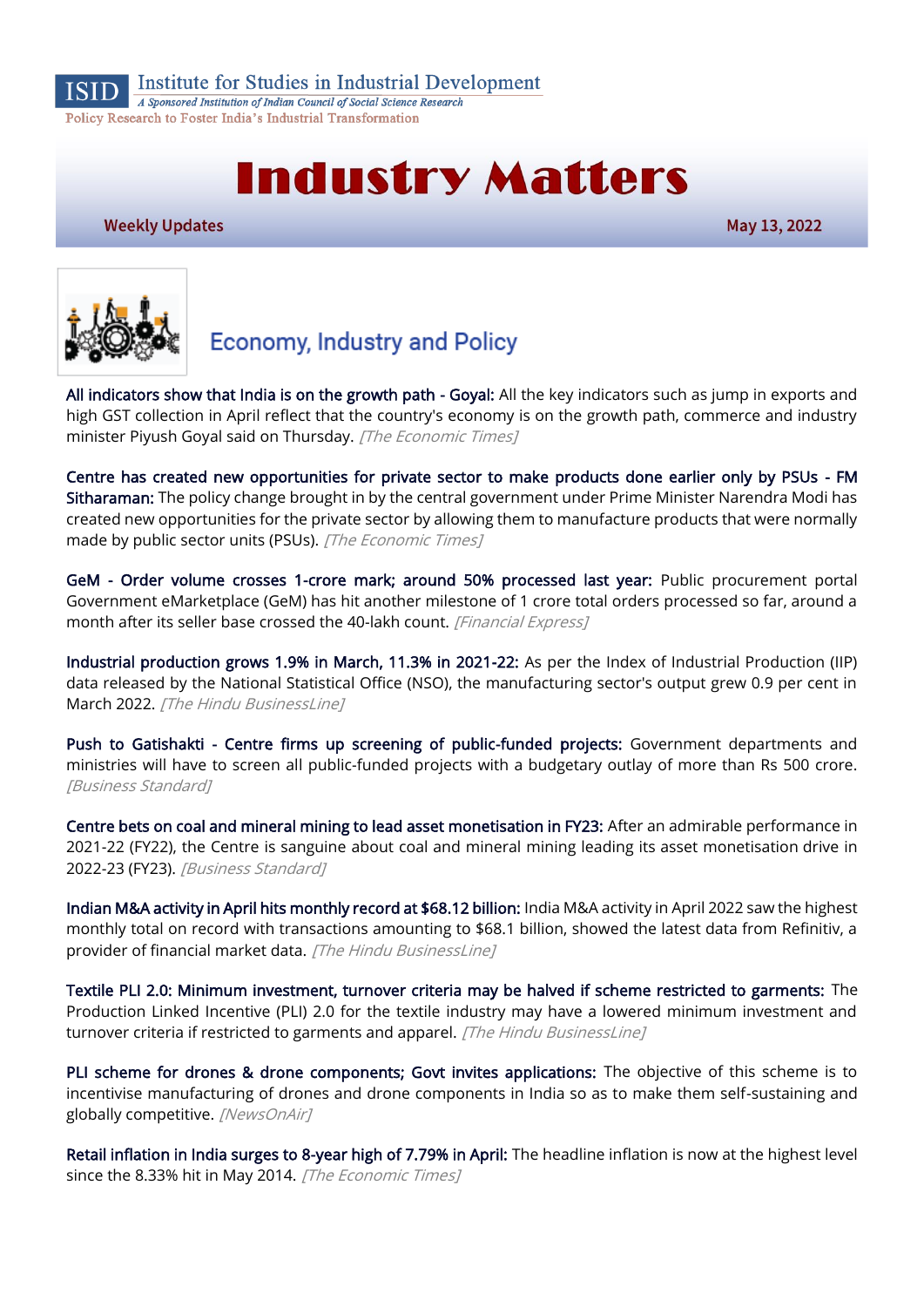[India-France ties - After PM Modi's visit, France ready to work on Make in India initiatives in space, defence:](https://www.livemint.com/news/world/indiafrance-ties-after-pm-modi-s-visit-france-ready-to-work-on-make-in-india-initiatives-in-space-defence-11652080435388.html) India and France agreed to work in close proximity in line with the Make in India initiatives to address challenges related to space issues, besides having deeper ties in climate change and defence-related matters. [Mint]

[Centre releases Rs 7,183.42 crore to 14 states as revenue deficit grant:](https://economictimes.indiatimes.com/news/economy/finance/centre-releases-rs-7183-42-crore-to-14-states-as-revenue-deficit-grant/articleshow/91377864.cms) The Department of Expenditure, Ministry of Finance released the money. This is the 2nd monthly instalment of Post Devolution Revenue Deficit (PDRD) grant to states. [The Economic Times]

[Govt seeks to replicate NHAI success with InvITs at railways and ports:](https://www.business-standard.com/article/economy-policy/govt-seeks-to-replicate-nhai-success-with-invits-at-railways-and-ports-122050801018_1.html) After the success of infrastructure investment trusts (InvITs) achieved by the National Highways Authority of India (NHAI) and PowerGrid, the Centre is laying the groundwork for similar InvITs for railways, shipping, gas pipelines, and other sectors, as part of the Rs 6-trillion National Monetisation Pipeline (NMP). [Business Standard]

[Sale of Pawan Hans to Star9 Mobility to be completed by June:](https://www.financialexpress.com/industry/sale-of-pawan-hans-to-star9-mobility-to-be-completed-by-june/2515765/) The Centre will complete the sale of helicopter firm Pawan Hans to Star9 Mobility in June, a senior official said, denying allegations that the consortium did not meet the minimum net worth criteria of Rs 300 crore specified for the bidders. [Financial Express]

[Govt may save Rs 9,000 crore in claims under export promotion schemes:](https://www.business-standard.com/article/economy-policy/govt-may-save-rs-9-000-crore-in-claims-under-export-promotion-schemes-122051000037_1.html) The commerce ministry may save around Rs 9,000 crore out of the Rs 56,000 crore allocated to settle pending claims for merchandise as well as service exports under various export promotion schemes. [Business Standard]



## **Foreign Investment**

[Novelis to invest \\$2.5 bn in US in Birla Group's biggest greenfield project:](https://www.business-standard.com/article/companies/novelis-to-invest-2-5-bn-in-us-in-birla-group-s-biggest-greenfield-project-122051100874_1.html) Novelis, the wholly owned US unit of Aditya Birla Group company Hindalco Industries, said on Wednesday that it would invest \$2.5 billion (over Rs 19,000 crore) to build a new recycling and rolling plant in Bay Minette, Alabama, making it the biggest greenfield project overseas by an Indian-owned company. [Business Standard]

[Toyota to make electric vehicle parts in India for domestic, export markets:](https://economictimes.indiatimes.com/industry/renewables/toyota-to-make-electric-vehicle-parts-in-india-for-domestic-export-markets/articleshow/91496435.cms) Toyota Motor Corp plans to make India a manufacturing hub for electric vehicle parts to meet demand there as well as for export to Japan and some ASEAN countries. [The Economic Times]

[Outward FDI nearly halves to \\$3.39 billion in April, says RBI data:](https://www.business-standard.com/article/economy-policy/outward-fdi-nearly-halves-to-3-39-billion-in-april-says-rbi-data-122051001267_1.html) The OFDI stood at USD 6.71 billion in April 2021. On sequential basis too, the outward investment from India in April was lower compared to USD 3.44 billion in March 2022. [Business Standard]

[3M is planning to go big in electronics space in India - Ramesh Ramadurai:](https://www.business-standard.com/article/companies/3m-is-planning-to-go-big-in-electronics-space-in-india-ramesh-ramadurai-122051000012_1.html) 3M is planning to bring to India. Says Ramesh Ramadurai, managing director of 3M India Ltd. "Currently, the electronics business (which consists of products for mobile devices, semi-conductors and consumer electronics) in India is practically non-existent. But thanks to the production-linked incentive (PLI) scheme, a lot of the supply chain will be localised to India. [Business Standard]

FPIs pull out over **₹**[20,000 crore from financials, IT sectors in April:](https://www.thehindubusinessline.com/markets/fpis-pull-out-over-20000-crore-from-financials-it-in-april/article65398224.ece) Foreign Portfolio Investors (FPIs) pulled out over ₹20,000 crore from financial services and information technology (IT) sectors in April, as they continued their selling spree in Indian equities for the seventh straight month. [The Hindu BusinessLine]

[Foreign funds' share in India equities at 19.5%, lowest since March '19:](https://www.business-standard.com/article/markets/foreign-funds-share-in-india-equities-at-19-5-lowest-since-march-19-122050800505_1.html) Foreign funds' ownership in domestic equities fell to pre-COVID lows and hit a multi-year low of 19.5 per cent in March this year in NSE500 companies valued at USD 619 billion, shows an analysis. [Business Standard]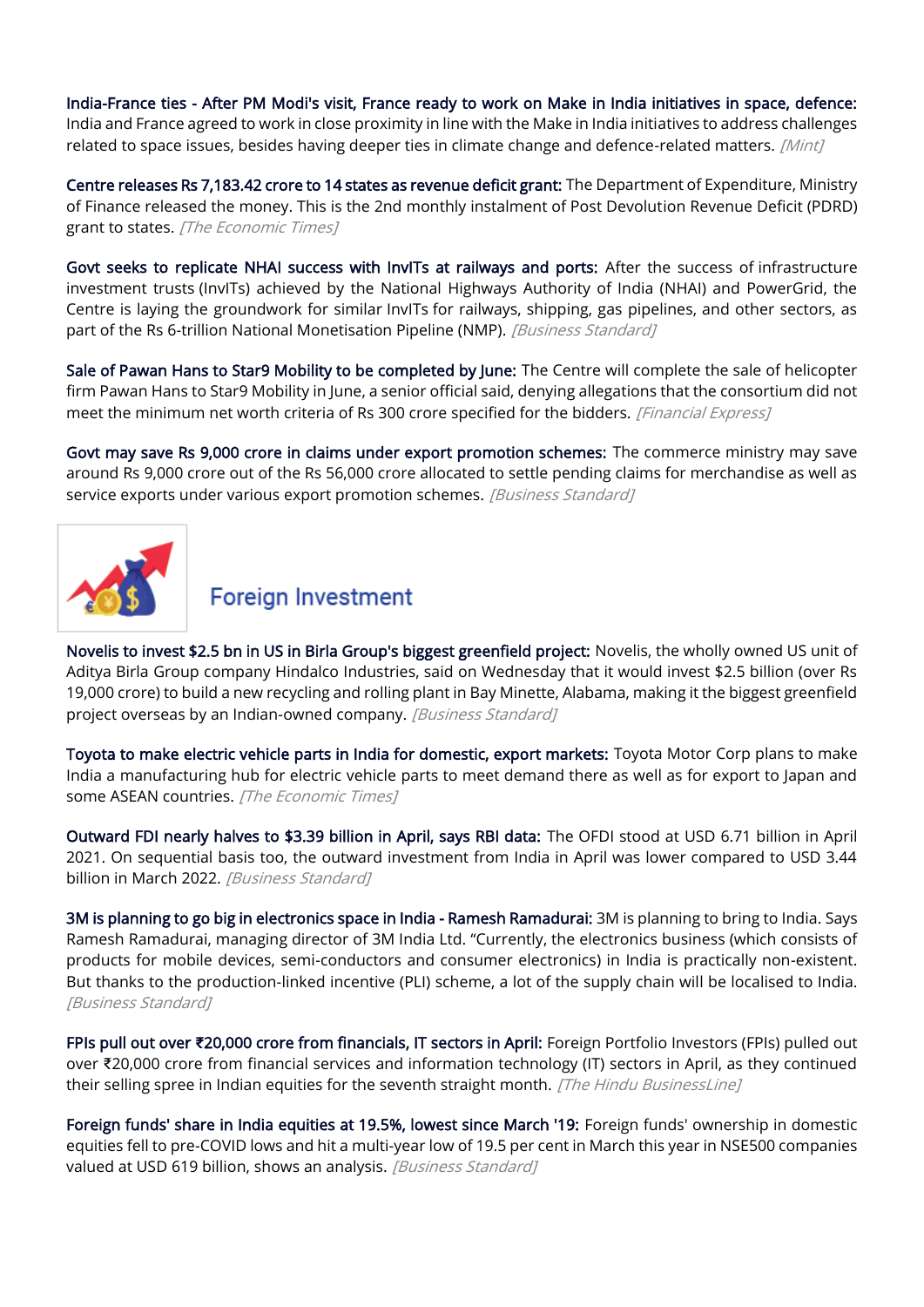[FEMA clearance must for offering securities to companies from border nations:](https://economictimes.indiatimes.com/news/economy/foreign-trade/fema-clearance-must-for-offering-securities-to-companies-from-border-nations/articleshow/91384742.cms) The ministry of corporate affairs (MCA) has notified the Companies (Prospectus and Allotment of Securities) Amendment Rules, 2022, reflecting the changes in the foreign direct investment regime. [The Economic Times]



#### **Trade Policy and Competitiveness**

[New UK India Industry Taskforce launched to facilitate free trade deal:](https://economictimes.indiatimes.com/news/economy/foreign-trade/new-uk-india-industry-taskforce-launched-to-facilitate-free-trade-deal/articleshow/91437510.cms) The Confederation of British Industry (CBI) and the Confederation of Indian Industry (CII) have created the new taskforce as part of a memorandum of understanding to provide a "critical forum" for discussion to ensure the FTA works to the benefit of businesses in both countries. [The Economic Times]

[Ministry to meet industry on import substitution:](https://economictimes.indiatimes.com/news/economy/foreign-trade/ministry-to-meet-industry-on-import-substitution/articleshow/91355563.cms) The commerce and industry ministry is likely to discuss with exporters and industry representatives next week import substitution of 100-odd products whose imports are high and have a significant share in the country's overall inbound shipments. [The Economic Times]

[Economists warn of weaker rupee pushing up imported inflation:](https://economictimes.indiatimes.com/news/economy/indicators/economists-warn-of-weaker-rupee-pushing-up-imported-inflation/articleshow/91501097.cms) A depreciated rupee while supportive for exports, could mean more pain for inflation as the pass through of imported inflation becomes higher, economists have said. [The Economic Times]

[China's Covid lockdowns disrupt global supply chains:](https://economictimes.indiatimes.com/small-biz/trade/exports/insights/chinas-covid-lockdowns-disrupt-global-supply-chains/articleshow/91429852.cms) China's lockdowns to contain Covid have snarled operations at the world's largest port in Shanghai and stalled activity in major cities, affecting the supply chains of businesses from Tesla Inc. to Apple Inc. [The Economic Times]

[UAE Minister of Economy to lead high-level biz delegation to India this week:](https://economictimes.indiatimes.com/news/economy/foreign-trade/uae-minister-of-economy-to-lead-high-level-biz-delegation-to-india-this-week/articleshow/91413984.cms) UAE Minister of Economy Abdulla bin Touq Al Marri will be leading a high-level business delegation to India this week to discuss ways to further promote trade and investments between the two countries. [The Economic Times]

[India initiates anti-dumping probe against imports of optical fibre from China, Indonesia, Korea:](https://economictimes.indiatimes.com/news/economy/foreign-trade/india-initiates-anti-dumping-probe-against-imports-of-optical-fibre-from-china-indonesia-korea/articleshow/91439754.cms) The commerce ministry's investigation arm Directorate General of Trade Remedies (DGTR) is probing the alleged dumping of 'Dispersion Unshifted Single-mode Optical Fibre' originating in or exported from these three nations. [The Economic Times]

[Ukraine seeks India's help to grow businesses:](https://economictimes.indiatimes.com/news/india/ukraine-seeks-indias-help-to-grow-businesses/articleshow/91451319.cms) The Ukrainian embassy has written to the commerce and industry ministry to support Ukraine and its people in financial and humanitarian ways to renew its infrastructure and economy amid its ongoing conflict with Russia. [The Economic Times]

[Rupee hits all-time low; foreign exchange reserves below \\$600 billion:](https://www.business-standard.com/article/finance/rupee-hits-all-time-low-of-76-97-to-the-dollar-before-slight-recovery-122050600558_1.html) The country's foreign exchange reserves, too, dropped to \$598 billion for the week ended April 29, down from its all-time high of \$642 billion in the week ended September 3, 2021, latest RBI data showed. [Business Standard]



#### **Corporate Governance**

[Tata Group readying plan for battery company in India, abroad to deepen its push to build electric vehicles:](https://economictimes.indiatimes.com/industry/renewables/tata-group-readying-plan-for-battery-company-in-india-abroad-to-deepen-its-push-to-build-electric-vehicles/articleshow/91497479.cms) Tata group is preparing the blueprint to launch a "battery company" both in India and abroad as part of its transition to be future ready, Tata Sons Chairman N Chandrasekaran said on Wednesday. *[The Economic* Times]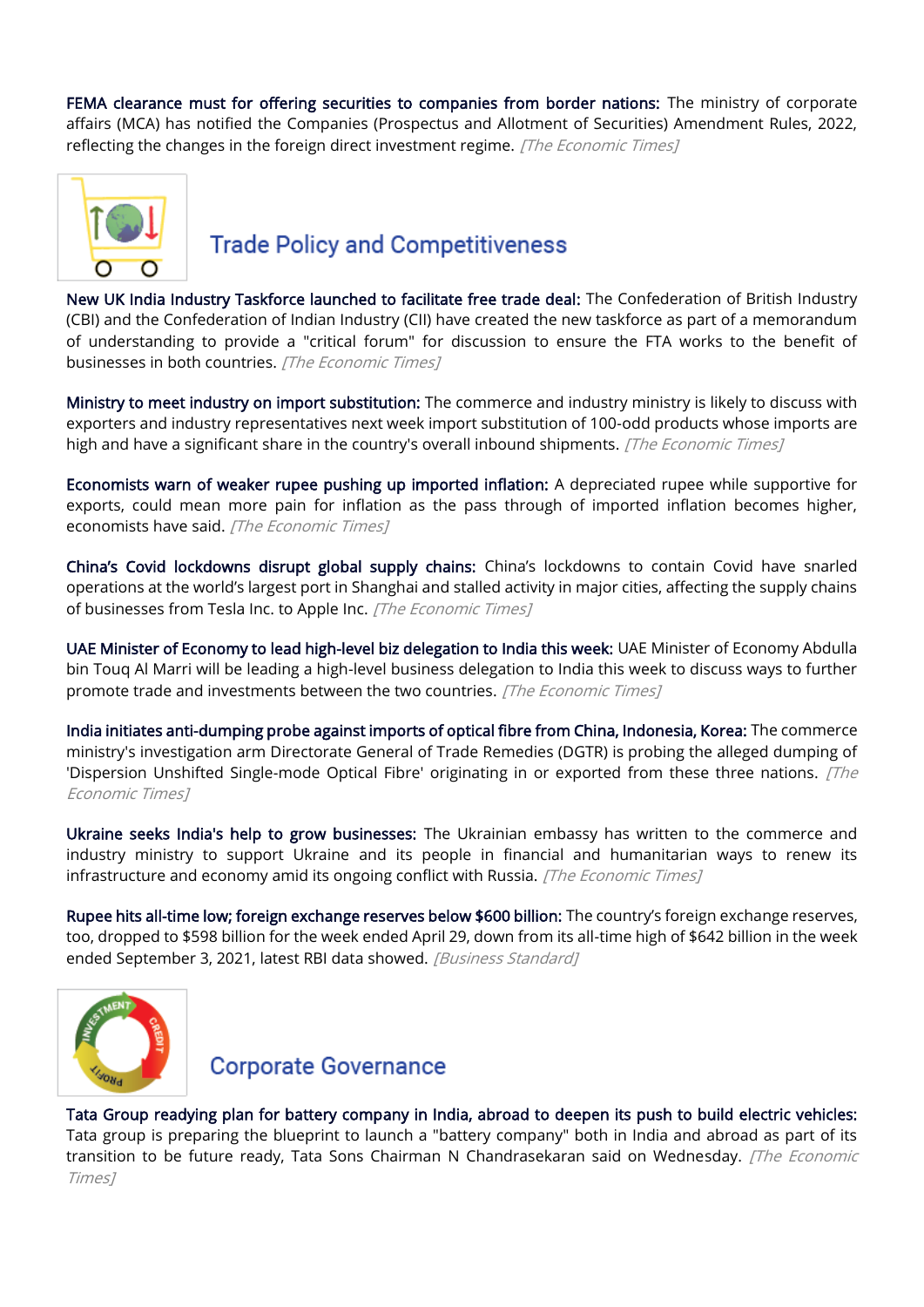[Holcim bid - JSW offers \\$7 billion; Adani, UltraTech in the race too:](https://www.financialexpress.com/industry/holcim-bid-jsw-offers-7-billion-adani-ultratech-in-the-race-too/2519276/) Speaking for the first time on his interest to acquire Holcim's India assets, Sajjan Jindal, chairman and managing director of JSW Group, said that the group intends to place a \$7-billion bid to acquire a controlling stake. [Financial Express]

[ICICI Bank ties up with Santander for India-UK business ease:](https://www.newindianexpress.com/business/2022/may/10/icici-bank-ties-up-with-santander-for-india-uk-business-ease-2451957.html) One of India's leading private sector banks, ICICI Bank, on Tuesday announced a tie-up with Santander bank in Britain in a pact aimed at facilitating the banking requirements of corporates operating across both countries. [The New Indian Express]

[Coal India spends more than Rs 1,600 crore on CSR in last 3 years:](https://economictimes.indiatimes.com/industry/indl-goods/svs/metals-mining/coal-india-spends-more-than-rs-1600-crore-on-csr-in-last-3-years/articleshow/91443535.cms) According to CIL Director (Personnel) Vinay Ranjan, the PSU is the third largest corporate spender on Corporate Social Responsibility (CSR) works in the country. [The Economic Times]

[HCL to buy Swiss based digital banking specialist:](https://www.thehindubusinessline.com/info-tech/hcl-to-buy-swiss-based-digital-banking-specialist/article65398198.ece) HCL Technologies UK Limited, a wholly owned subsidiary of HCL Technologies (HCL), on Monday said it has signed a definitive agreement for the acquisition of Confinale AG, a Switzerland-based digital banking and wealth management consulting specialist and Avaloq Premium Implementation partner. [The Hindu BusinessLine]



#### **MSMEs and Start-ups**

[Rane invites UAE to invest in India, calls for cooperation in MSME sector:](https://economictimes.indiatimes.com/news/economy/foreign-trade/rane-invites-uae-to-invest-in-india-calls-for-cooperation-in-msme-sector/articleshow/91522202.cms) Union Minister Narayan Rane on Thursday invited the United Arab Emirates to invest in India in sectors like infrastructure, food processing and energy, and deepen bilateral cooperation in the MSME sector to access new opportunities. *[The Economic* Times]

[India's 100 unicorns valued at \\$333 billion:](https://www.financialexpress.com/industry/indias-100-unicorns-valued-at-333-billion/2515846/) More than 69,000 start-ups have been recognised by the Department for Promotion of Industry and Internal Trade (DPIIT) since the government launched the Start-up India programme on January 16, 2016. [Financial Express]

[About Rs 10.7-lakh-crore stuck in delayed payments to MSMEs,](https://economictimes.indiatimes.com/small-biz/sme-sector/about-rs-10-7-lakh-crore-stuck-in-delayed-payments-to-msmes-amounting-to-6-of-indias-gva/articleshow/91430401.cms) amounting to 6% of India's GVA: The buyers realise goods and services, but routinely delay payments. Our quantitative analysis estimates that approximately Rs 10.7 lakh crore is stuck as delayed payments to MSMEs in India, amounting to 6% of India's GVA (Gross Value Added) for FY 2020-21. [The Economic Times]

['MSMEs must tap emerging opportunities':](https://www.thehindubusinessline.com/economy/msmes-must-tap-emerging-opportunities/article65399282.ece) Huge opportunities have been opened up for the private sector with the government opening up all areas of industry in the 2021 Union Budget. [The Hindu BusinessLine]



#### **Employment and Industrial Relations**

[India's labour force increases by 8.8 million in April, one of the largest monthly rises:](https://economictimes.indiatimes.com/news/economy/indicators/indias-labour-force-increases-by-8-8-million-in-april-one-of-the-largest-monthly-rises/articleshow/91512662.cms) The labour force in India increased by 8.8 million from 428.4 million in March 2022 to 437.2 million in April 2022, one of the largest monthly increases. [The Economic Times]

[Demand for contractual staffing higher in north and east India:](https://economictimes.indiatimes.com/news/company/corporate-trends/demand-for-contractual-staffing-higher-in-north-and-east-india-report/articleshow/91484626.cms) The demand for contract workforce is more in the north and east India regions, closely followed by the west and south regions, and manufacturing, IT, ecommerce, fintech, and pharma have emerged as major employers of contractual staff, finds a new report. [The Economic Times]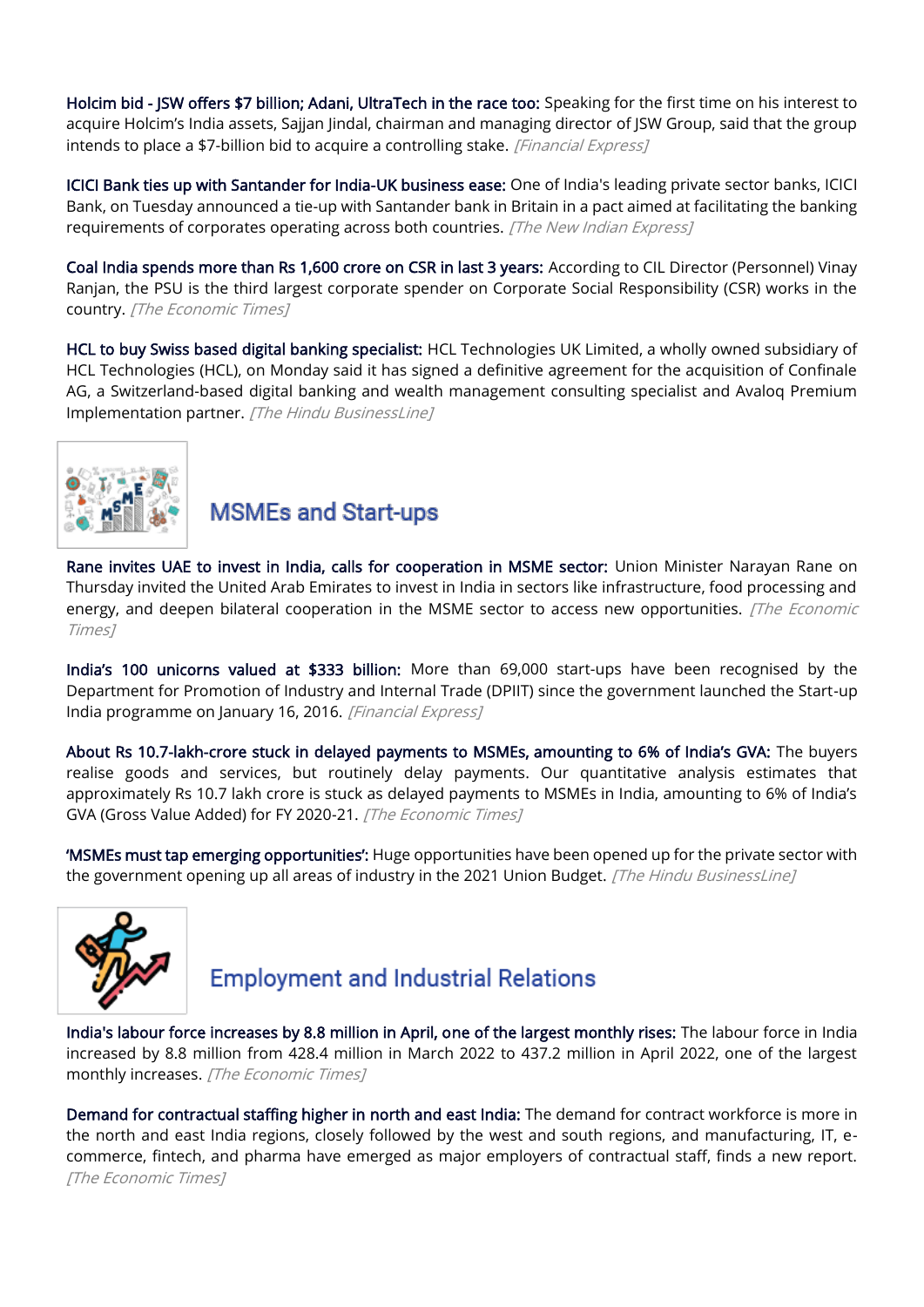[Number of subscribers under PFRDA pension schemes up 23 pc to 5.23 cr:](https://economictimes.indiatimes.com/news/economy/policy/number-of-subscribers-under-pfrda-pension-schemes-up-23-pc-to-5-23-cr/articleshow/91517891.cms) The flagship schemes -- National Pension System (NPS) and Atal Pension Yojana (APY) -- had total asset under management of Rs 7,38,765 crore at April-end 2022, rising by 25.25 per cent from the year-ago period. [The Economic Times]

[Hiring demand up 15 pc in April with strong recovery in retail sector:](https://www.financialexpress.com/jobs/hiring-demand-up-15-pc-in-april-with-strong-recovery-in-retail-sector-report/2517848/) Improving business sentiment has boosted the overall hiring demand which witnessed a 15 per cent year-on-year growth in April, led by banking, financial services and insurance sector as well as recovery in the retail sector, a report said on Monday. [Financial Express]

[Finance Minister - Jan Suraksha schemes bring insurance and pension to all:](https://economictimes.indiatimes.com/news/india/finance-minister-jan-suraksha-schemes-bring-insurance-and-pension-to-all/articleshow/91451264.cms) Finance minister Nirmala Sitharaman said on Monday that low-cost insurance and guaranteed pension under Jan Suraksha scheme are ensuring financial security to the last person of the society. [The Economic Times]

[Urban unemployment rate dips to 8.7% in October-December quarter:](https://economictimes.indiatimes.com/news/economy/indicators/urban-unemployment-rate-dips-to-8-7-in-october-december-quarter/articleshow/91384556.cms) Unemployment rate in urban India in the October-December quarter of 2021-22 fell for the second consecutive quarter to 8.7% from 9.8% in July-September quarter and 12.6% in the April-June quarter after the ebbing of the second wave of the pandemic. [The Economic Times]



#### **Industrial Finance**

[PM Modi likely to launch 75 digital banks on August 15:](https://economictimes.indiatimes.com/industry/banking/finance/banking/pm-modi-likely-to-launch-75-digital-banks-on-august-15/articleshow/91355568.cms) Prime Minister Narendra Modi is likely to roll out 75 Digital Banking Units across the country on August 15. These units will be totally paperless and will also work as digital financial literacy centres for the customers. [The Economic Times]

[NABARD sanctioned Rs 9700 cr for projects in Assam in FY22:](https://economictimes.indiatimes.com/news/economy/agriculture/nabard-sanctioned-rs-9700-cr-for-projects-in-assam-in-fy22/articleshow/91507287.cms) This includes Rs 7600 crores for infrastructure projects of State Government, Rs.2065 crore to various financial institutions etc. [The Economic Times]



#### **Technology and Innovation**

[Semiconductors - Global majors bet on India becoming a chip manufacturing hub:](https://economictimes.indiatimes.com/small-biz/sme-sector/global-majors-bet-on-india-becoming-a-chip-manufacturing-hub/articleshow/91484005.cms) India's plan to become a semiconductor hub is one of the most ambitious and challenging tasks the government has ever undertaken, said the Director of Institute of South Asian Studies, National University of Singapore, C Raja Mohan. *[The* Economic Times]

[As India seeks self-reliance in semiconductors, Karnataka takes the lead:](https://www.business-standard.com/article/economy-policy/as-india-seeks-self-reliance-in-semiconductors-karnataka-takes-the-lead-122051000915_1.html) Karnataka had in fact unveiled its semiconductor policy long back, in 2008-09. At the policy level, it was well documented that the state has to take a lead in attracting the investment in the semiconductor space. [Business Standard]

[Toyota lines up Rs 4,800 cr investment to locally produce EV components:](https://economictimes.indiatimes.com/industry/renewables/toyota-lines-up-rs-4800-cr-investment-to-locally-produce-ev-components/articleshow/91432162.cms) Toyota Kirloskar Motor (TKM) along with Toyota Kirloskar Auto Parts (TKAP) will put in Rs 4,100 crore while a related company -- Toyota Industries Engine India (TIEI)-- will pitch in with another Rs 700 crore. [The Economic Times]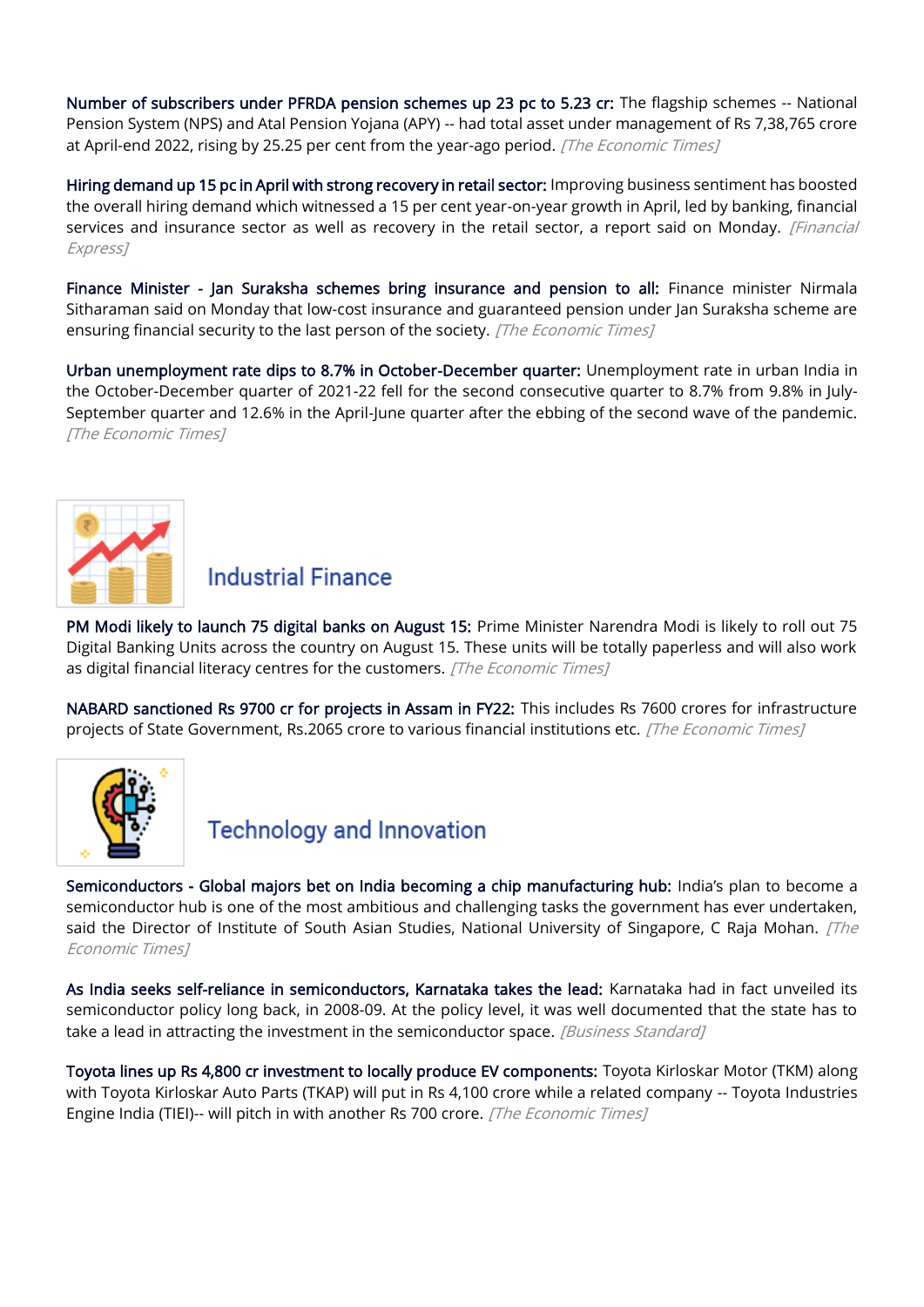

## Industrial Infrastructure, Clusters and SEZs

[Government aims to build 18,000 km of highways in FY23 - Gadkari:](https://economictimes.indiatimes.com/news/economy/infrastructure/government-aims-to-build-18000-km-of-highways-in-fy23-gadkari/articleshow/91519502.cms) The government is committed to expanding the national highway network across the country with the aim of constructing 18,000 km of highways in 2022- 23 at a record speed of 50 km per day, Union minister Nitin Gadkari said on Thursday. [The Economic Times]

[Govt-appointed panel to finalise RoDTEP rates for SEZs by mid-June:](https://www.business-standard.com/article/economy-policy/govt-appointed-panel-to-finalise-rodtep-rates-for-sezs-by-mid-june-122051100034_1.html) The department of commerce has excluded some sectors from the scheme mainly due to budget constraint challenges and some that were doing well. These ineligible categories included exports by SEZs, EOUs as well as sectors such as steel, pharmaceuticals, and chemicals. [Business Standard]

[A new and vibrant SEZ policy to boost Atmanirbhar Bharat campaign:](https://economictimes.indiatimes.com/small-biz/policy-trends/a-new-and-vibrant-sez-policy-to-boost-atmanirbhar-bharat-campaign/articleshow/91392234.cms) Review of existing SEZ Policy has been on the agenda of the Government of India since last few years on account of various factors like changing aspirations of Indian economy, large unutilised SEZ parcels, declining SEZ attractiveness for the exporters community and ongoing dispute at World Trade Organisation challenging export linked SEZ incentives. [The Economic Times]

[Delhi-Meerut RRTS - Fastest trainset in country built under 'Make in India':](https://www.livemint.com/news/india/delhimeerut-rrts-the-fastest-trainset-in-country-built-under-make-in-india-see-photos-11651971777686.html) The first trainset of India's first Regional Rapid Transit System (RRTS) was handed over to National Capital Region Transport Corporation (NCRTC) at the manufacturing factory located in Gujarat's Savli on Saturday. [Mint]



## Sustainable Industrialisation

[Can India become competitive while pursuing climate resilient development? Difficult but possible:](https://economictimes.indiatimes.com/news/economy/policy/can-india-become-competitive-while-pursuing-climate-resilient-development-difficult-but-possible/articleshow/91422580.cms) In a recently released White Paper on Improving India's Competitiveness for Inclusive Economic Growth, jointly curated by CUTS International, Institute for Competitiveness and Institute for Studies in Industrial Development, we review the enabling conditions for improving and sustaining India's competitiveness and found substantial similarity with the conditions mentioned in the IPCC report. [The Economic Times]

[Policy tweak in the works - Green energy purchases likely to be mandatory:](https://www.financialexpress.com/industry/policy-tweak-in-the-works-green-energy-purchases-likely-to-be-mandatory/2516848/) The Union government is planning to amend the Electricity Act and the National Tariff Policy to make it mandatory for electricity distribution companies (discoms) and other bulk buyers to meet their renewable purchase obligations (RPOs), a move that will give a fillip to investments in solar, wind and hydro energy sectors. [Financial Express]

[Green hydrogen to be a focus area - Actis PE:](https://economictimes.indiatimes.com/industry/renewables/green-hydrogen-to-be-a-focus-area-actis-pe/articleshow/91475305.cms) Global private equity investor Actis is actively considering investing in the green hydrogen segment in India, said Sanjiv Aggarwal, Sanjiv Aggarwal, Partner, Energy Infrastructure at Actis. [The Economic Times]

[5 ways your company can be carbon neutral:](https://economictimes.indiatimes.com/small-biz/sme-sector/5-ways-your-company-can-be-carbon-neutral/articleshow/91431060.cms) Leading brands and companies around the globe have committed to becoming carbon neutral, supporting the fight against climate change. Unilever, Amazon and Toyota are few examples of companies who have committed to become carbon neutral by 2030, 2040 and 2050.  $\sqrt{The}$ Economic Times]

[Indian Railways' SWR installs 4656.60 KWp solar panels at Service buildings and major stations so far:](https://www.financialexpress.com/infrastructure/railways/indian-railways-swr-installs-4656-60-kwp-solar-panels-at-service-buildings-and-major-stations-so-far-details/2517545/) The SWR zone, so far, has installed 4656.60 KWp Solar panels at Service buildings and major railway stations. SWR has provided solar panels at 120 stations rooftop as well as seven service buildings. [Financial Express]